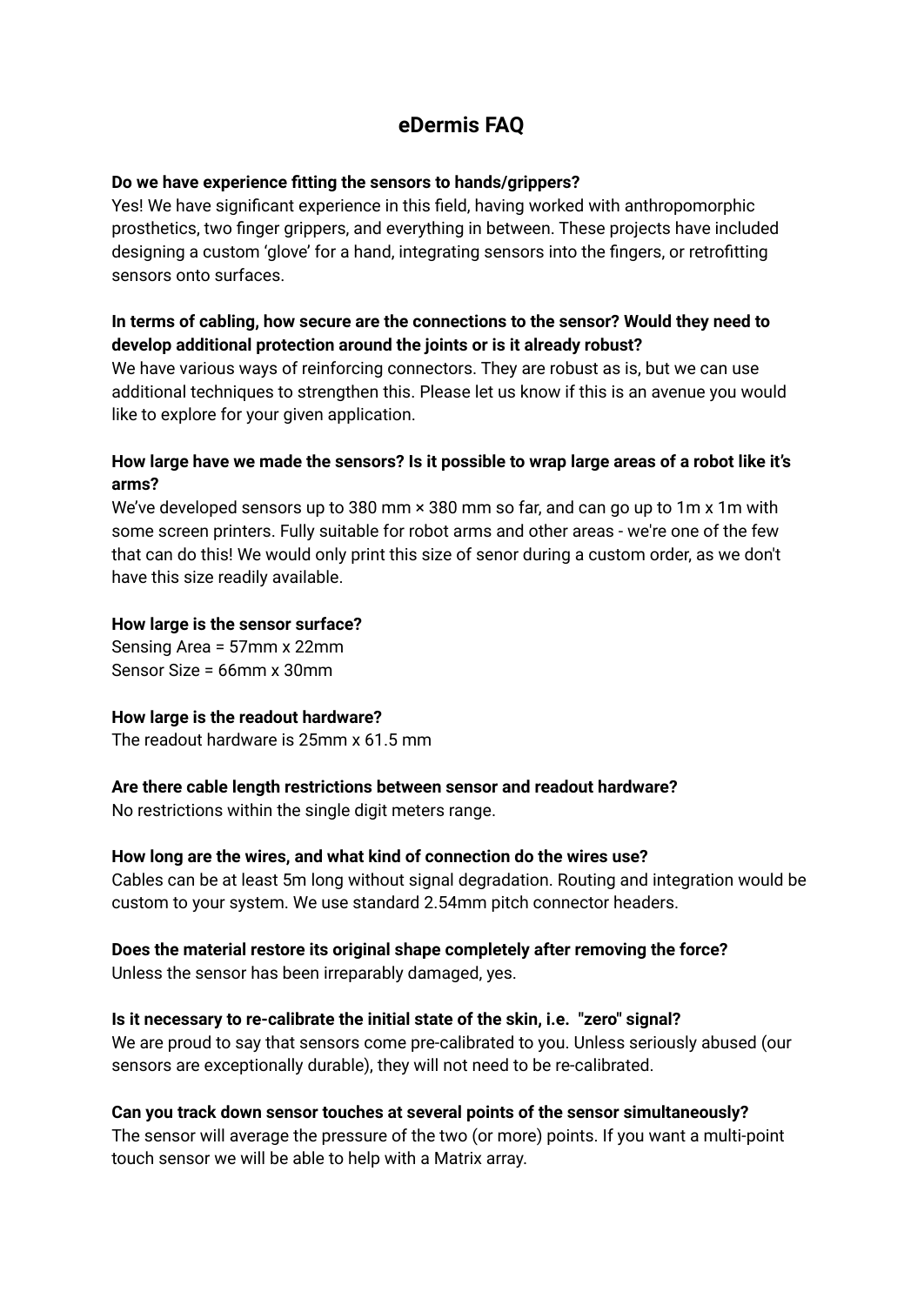#### **What is the output of the sensor?**

The output of the eDermis sensor Dev kit are xy location and the normal force magnitude Fz of the applied load/touch in ohms (force calibrated output can be provided at an extra cost), which are delivered either through our visualiser software or can be drawn directly through a serial monitor.

# **Is it possible to use a customizable board instead of the development board to connect the sensor?**

Yes, at an extra cost we can have a look at what are your needs for the readout electronics and adapt our readout accordingly. Please get in touch if this is of interest.

#### **Is the signal measurement / filtering algorithm open?**

No, all our code will come obfuscated. We sell software packages separately.

#### **How many sensors can be connected to one board? What size is it?**

The development kit comes with a board able to connect 1 sensor. At an increased cost, we can connect up to 16. The size of our board is about the size of an Arduino MKR for 1 sensor, or the size of an Arduino Due for multi-sensor readout (up to 16). We can provide precise dimensions of the system if required.

# **How firm is the product? Does it deteriorate quickly, or is it durable enough for continuous use over thousands upon thousands of cycles?**

We use Kapton as a substrate; this is one of the most durable materials in the world (even used by NASA). During our testing, we've gathered that after 1M+ cycles, the sensor performance will begin decreasing. With that in mind, the exact life cycle varies with the application. Please get in touch if durability is likely to be a key cause for concern in your application – after putting our sensors under a lot of stress in the lab, we will be able to help!

# **Is there any way of estimating the price per square centimetre of the eDermis?**

The sensor price will vary depending on several factors, such as how many we are producing/selling to a given client, the time spent customising the sensor, and the size of each sensor (to name a few). As a result, we don't have a set rate for how much a sensor will cost per square centimetre.

Instead, we opt for understanding a clients' 'full' application. This conversation would help answer questions like where is the e-skin going (i.e. across as much as the robot as possible? Or just the hands/fingertips? Etc.), or what dynamic ranges/sensing capabilities do you require. From here, we can get a better understanding of what is required, and so can come up with a more accurate price.

# **Is there any software that allows for ready integration with wearable haptic devices?**

Haptic integration can be purchased as an additional package, when we work towards a custom deployment. We have significant experience here, mapping our sensors to the Teslasuit and Sensegloves, amongst other products.